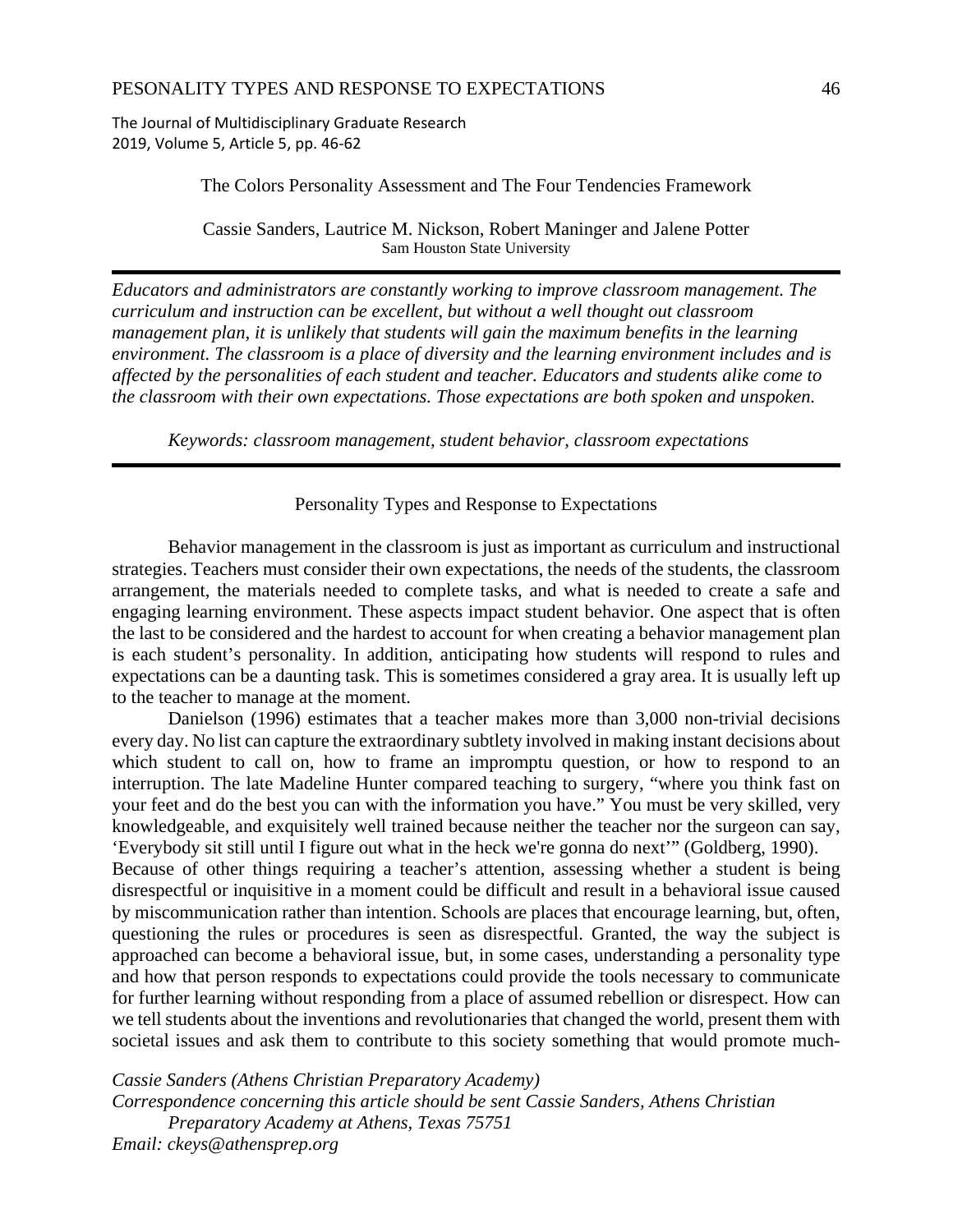needed change in their generation, yet require them to accept rules and expectations without question and punish them if they do not fit the mold or conform?

The heart of education is not the desire to create conformity. It is to create self-actualizing questioners who are compelled to respond to what they see and experience around them. Therefore, we require participation, ask critical thinking questions, and expect students to justify their reasoning and arguments. Gaining an understanding of student personality types can help teachers to plan strategies for communicating, preventing discipline problems, and planning lessons that effectively meet the needs of all students. In addition, being aware of a student's innate tendency when responding to expectations and rules can shape the way teachers approach behavior management.

It creates space for interactions to become opportunities to gain perspective and appreciate as well as learn from differences without feeling challenged or disrespected. In reference to matters of values to be discussed in traditional classes, Sizer & Sizer (1999) propose, "Wise schools use these as places for grappling, not only for matters normally expected in (say) a science or history class but also for occasions to deepen each student's habit of confronting, and thus deepening, his or her understanding of values".

### **Theoretical Application**

 Are the theories of differing personality types valid enough to take into consideration when teaching? With so many theories existing and so many personality type indicators and categories, where would a teacher even begin to look to find useful information that they could apply directly in their classroom management plans? Theories of the different temperaments and specific mental qualities of humans have developed as early as Hippocrates. Sanguine, Choleric, Phlegmatic, and Melancholic are the four common temperaments possessed by all humans according to Hippocrates. Plato laid foundations and gave form to theories explored in ancient civilizations as well as by psychologists such as Jung and Freud.

Inspired by Jung's (1921) human psychology theories, published in "Psychological Types" in 1923, Katherine Cook Briggs and Isabel Briggs Meyers created the personality inventory known as *the Meyers-Briggs Type Indicator* (1956). Created by Myers-Briggs (1958), the *Characteristics of Types in High School* describes sixteen-character types. Keirsey (1978) adapted the Myers-Briggs Manual to model his own work describing observable human behavior. Keirsey (1978) took note of the sixteen types described by the Myers Briggs Manual and created his own model for describing observable human behavior. Keirsey used a four-temperament format in which he modified and expanded the sixteen types. His data was aimed at understanding what individuals value, how they communicate, and how they approach processes.

Influenced by both the Myers-Briggs (1958) sixteen types and Keirsey's (1978) four temperament model, Lowry (1978) applied the colors Blue, Gold, Green, and Orange to the assessment methodology in his own model. He called this model *True Colors* (1978) and he began by using theater and cards to demonstrate the concept and the impact on the lives of others. The *True Colors*  (1978) personality concept and assessment is used today in career and college counseling, professional development, teaching methodologies, employment, and training programs, as well as in building and improving personal relationships (Lowry, 2017).

#### **Practical Application**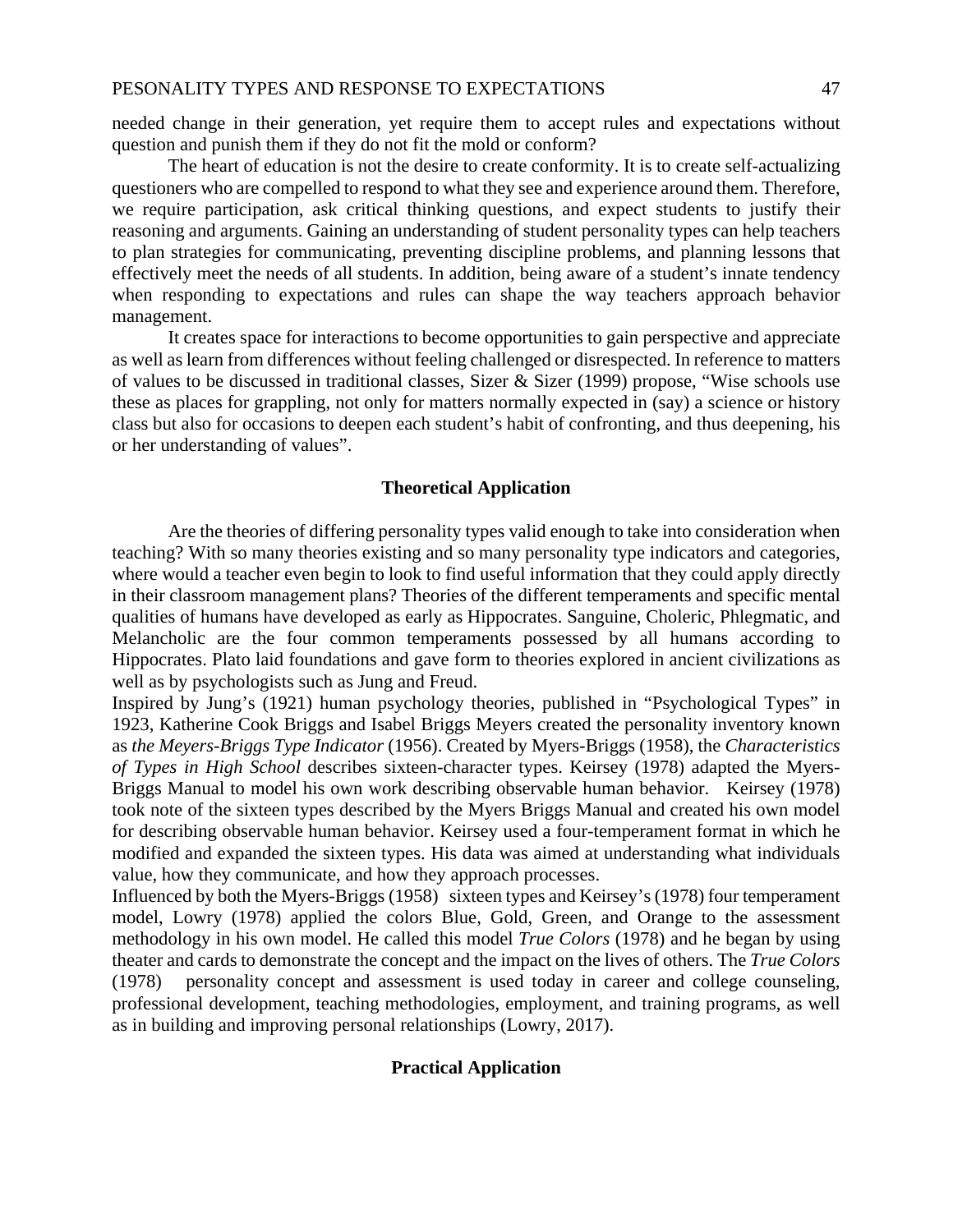### PESONALITY TYPES AND RESPONSE TO EXPECTATIONS 48

In life, the classroom provides one of the most systemized and eclectic settings for the human experience. Teachers and students spend the greater part of each day learning how to interact with each other, and the hope is that this experience will prepare students for successful human interaction long after graduation. Behavior management is an integral part of the learning experience in every classroom for teachers and students. When rules and expectations are set forth, many factors must be considered; however, very little training exists to equip teachers how to navigate the widely varying and seemingly unpredictable responses from students to rules and expectations without assuming any "nonconformist" is a behavioral issue.

 According to Kashiwa (2001), some underachieving students are put into special classes and these evaluations are not based on academic potential. Instead, many students who are considered academically at-risk have been evaluated based on behavior alone. Lowry's (1978) True Colors personality assessment is a recommended tool to be used in training teachers to better manage their classrooms by gaining perspective on differing personality types (Tucker, 2004).

 Tucker (2012) outlines lists and quick references that compare students and teachers according to their True Colors evaluations in her publication, *First Year Teacher Notebook.* Her work lays a valuable foundation creating a classroom management plan that takes each personality type into consideration (Tucker, 2012). True Colors in the classroom has been described by authors such as Kashiwa (2001) in her books "Meaningful Conversations" (Kashiwa, 2001) and "True Teaching" (Kashiwa, 2015). (Kashiwa, 2001, 2015)

#### **Method**

 This study compared the personality assessment results of participants who completed the True Color survey. The method chosen for this comparison was quantitative research. Participants were given a ten question True Colors personality assessment with sentences to be ranked and totaled. The True Colors assessment questions are meant to reveal patterns in motivations, behaviors, and approaches to communication. These patterns result in four main categories or colors.

#### **Participants**

The participants in the study were selected randomly from businesses, churches, friends, and families within a thirty-mile radius of East Texas. Additionally, the assessments were given to participants in social media groups including two parenting groups, a group of educators, two health and wellness groups, and a general group including college students. Each group included members from various states and other countries as well as a variety of ages. There were a total of 90 participants all over the age of 18. The fact that 20% of the 90 participants were males should be taken into account. While gender did not affect the overall results, Kashiwa (2015) mentions that a higher percentage of female participants' personalities align with the *Blue* personality traits and male participants typically receive the assessment of *Green* when completing the True Colors personality assessment.

 The largest ethnicity group within the participants was White Non-Hispanic. The smallest two groups were of African American or other. The Hispanic percentage, 20%, was small due to limitations within the English speaking population of participants.

The largest group of participants was in the online group.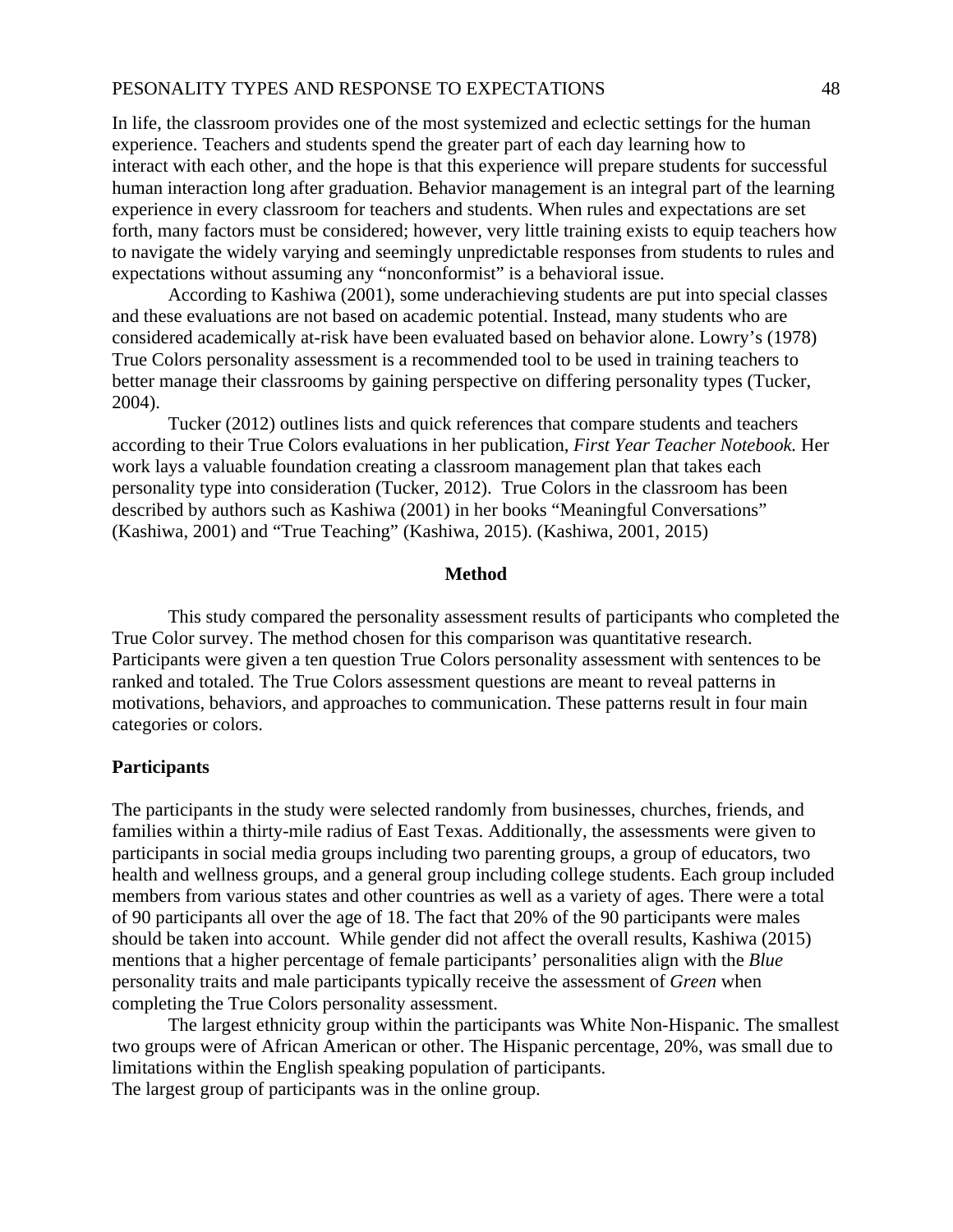### **Instrument**

This research was done as a quantitative survey. The survey gathered data through comparisons of results from totaled questions. The True Colors survey gathered data using a Likert scale. The survey range for these questions was: 1-Least like me, 2-Less like me, 3-More like me, and 4-Most like me. Each item contained a sentence to be completed by the subsequent four statements. The participants were to rank the subsequent statements using the Likert scale according to how much they identified with each in completing the original sentence.

#### **Procedure**

Students were asked to choose a sentence to complete all of the statements on a ten item survey for the True Colors personality assessment. Participants were asked to rate four statements that completed each sentence, labeled alphabetically, within each item on the True Colors survey. The numbers from each letter were added together and combined to determine the dominant, secondary, tertiary, and quaternary colors in ranking order from highest to lowest. The surveys that were completed and returned with a consent form were totaled and results were recorded in an EXCEL spreadsheet.

#### **Results**

There was a larger number of female participants with 72 of the overall 90 being female. Only 20% of the group was male and this should be taken into account. Gender is not noted as affecting overall percentages, but Kashiwa (2015) mentions that in the Blue and Green groups, Blues have a higher percentage of females in their total participants and Greens have a higher percentage of males among their color group (Kashiwa, 2015). The survey questions were sent out to online groups including at least three hundred members. Of those three hundred members, the online participation 72% of total participation. Non-online participation totaled 28%, as indicated in Figure 2. These totals reflect data totaled from participants who returned the completed survey questions and consent form giving permission for their results to be used anonymously. This data was collected from July 2017 until June 2018. Figure 3 indicates the total percentage of the colors indicated by the results of the overall participant population.

 As shown in Figure 3, participants who had *Blue* as their dominant color emerged as the highest percentage, but it was closely followed by the *Gold* group. *Green* was the smallest group, with 15% of the participants, and *Orange* totaled 20% of the participating group. According to Kashiwa (2015), *Golds* and *Oranges* generally make up most of the surveyed adult population. Teachers are usually identified as being either *Blue or Gold*, however, over half the students surveyed identified as being *Orange*. (Kashiwa, 2015)

The participants whose results on the True Colors survey reflected Blue as their dominant color made up 35% of the population.

Dominant Greens made up 15% of the entire surveyed population.

 Overall, Golds made up 30% of the surveyed participants. The secondary colors of the Golds included 61% Green and 39% Blue.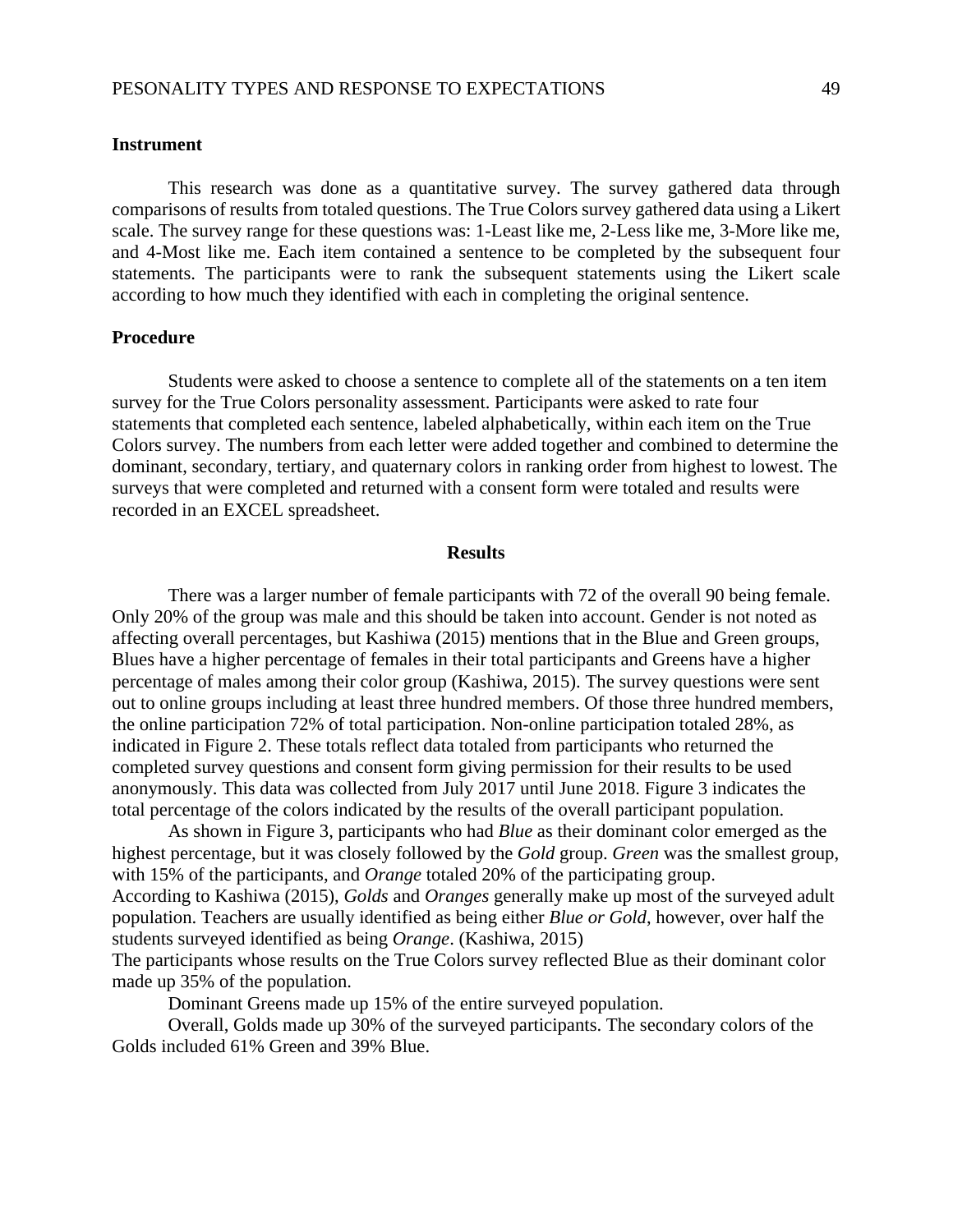# PESONALITY TYPES AND RESPONSE TO EXPECTATIONS 50



*Figure 1***. Percentage of participants based on gender.** 



*Figure 2*. Percentage of online participants versus non-online participants.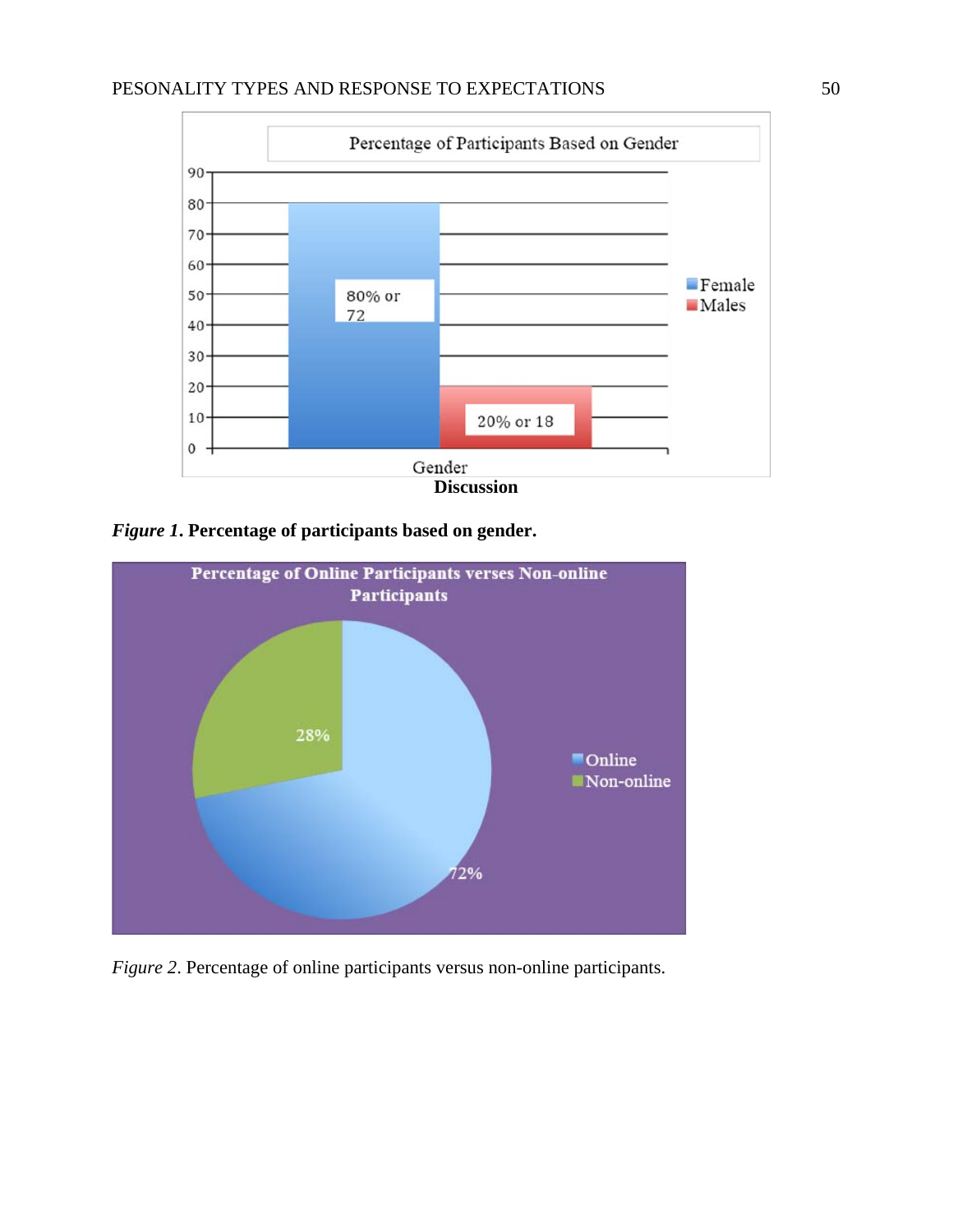



## **Implications for Future Research**

Further research is needed to determine if these results apply to the population on a broader scale. Additionally, this research was bound by age restriction and further research would need to be done on students in the classroom to determine the applicability of the theory in the classroom management process. Continued research would indicate the correlations of personality type and response to expectations among students in the classroom setting. The results of continued research could be used to improve classroom management plans and increase educator awareness in the effective interpretation and guidance of behavior as students respond to teacher expectations. It would be beneficial to replicate this study in a variety of classrooms with different age groups, teachers, and cultures in order to gain a broader perspective on any correlations and reduce limiting factors on study results such as location, socio-economic status, cultural diversity, age.

## **Conclusion/Recommendations**

In conclusion, this study indicates that the personality type factors of motivation, communication, and behavior are correlated with the way in which individuals respond to expectations to some extent. The data gathered from this research is being used, in part, for professional development and teacher training.

 A recommendation for using this research is utilizing the comparison on the True Colors in professional development settings and developing more classroom management plans and tools for guiding student behavior.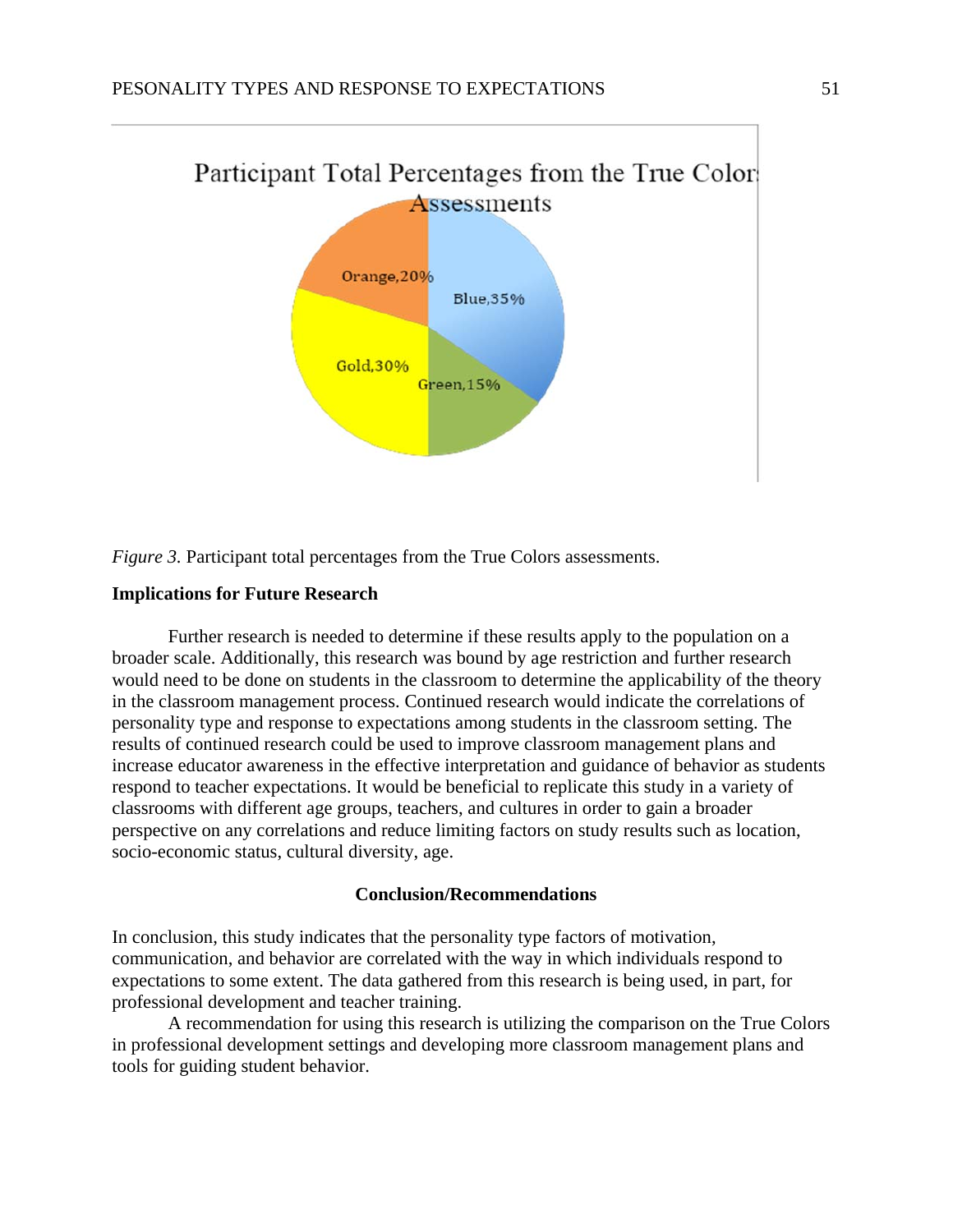# PESONALITY TYPES AND RESPONSE TO EXPECTATIONS 52

 Deviation from typical approaches to classroom management is also recommended, as this data requires teachers to meet their students in order to understand their needs before formulating all of the aspects of their classroom management plans.